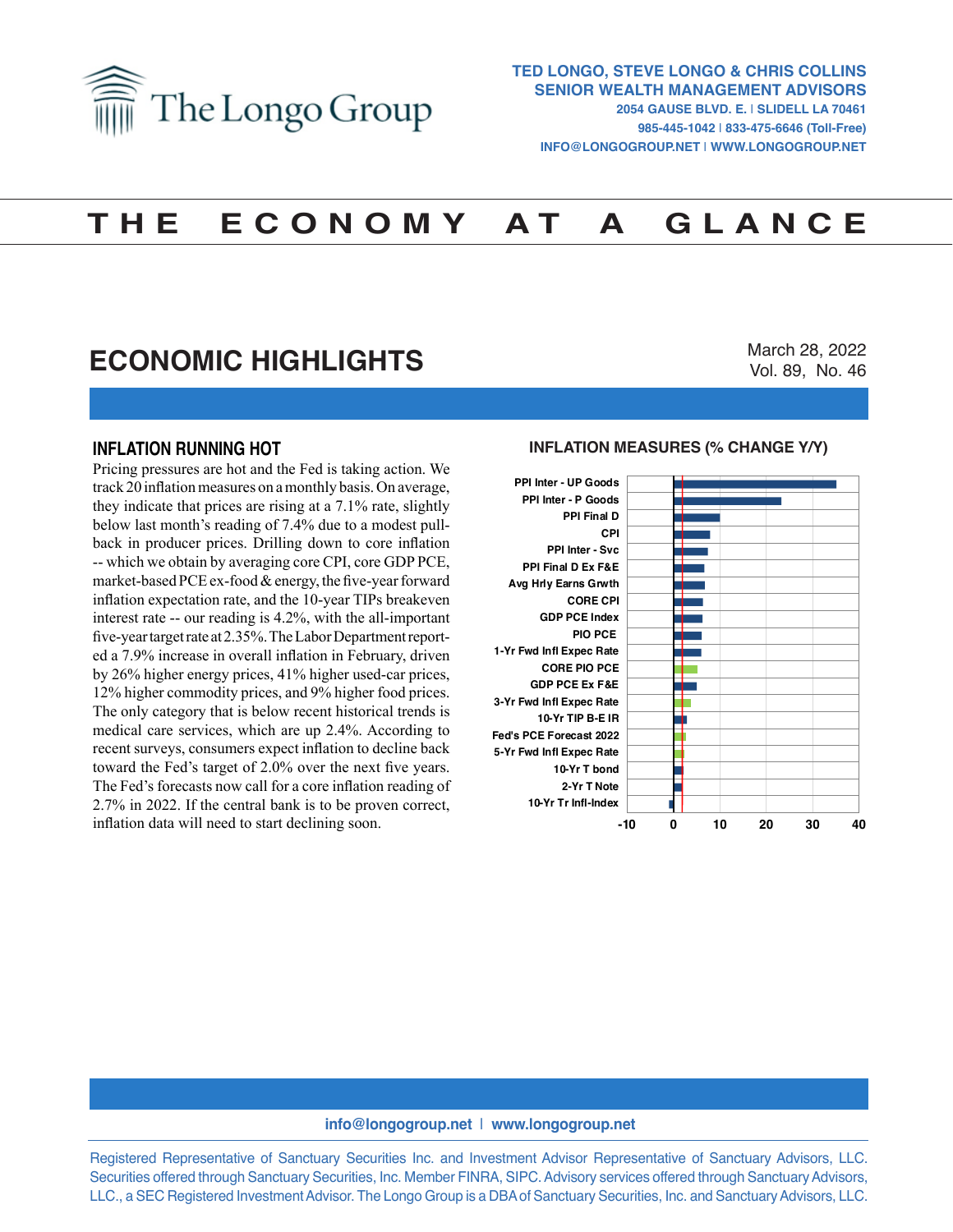### **SURPRISE! SIX MORE RATE HIKES ON THE WAY**

The Federal Reserve held its latest FOMC meeting and, as expected, raised the fed funds rate to 0.25%-0.50%. This is the first increase since the central bank lowered the rate to the rock-bottom level of 0.00%-0.25% early in the pandemic. What was unexpected was that the majority of voting Fed officials now think that the fed funds rate will be increased six more times this year. Prior to the meeting, the Fed's consensus was for four hikes in 2022. At this point, the Fed is targeting a 1.9% federal funds rate at year-end, and another four increases, to 2.8%, in 2023. The aggressive stance is in response to inflation that has been persistent and accelerating rather than transitory. Indeed, the Fed now expects PCE inflation to rise at a 4.3% rate in 2022 -- up from its prior forecast of 2.6%. (The early look at inflation in 2023 calls for PCE pricing pressures of 2.7%, according to the Fed.) The higher short-term interest rates are expected to cool the economy, and the central bank's projections now call for 2022 GDP growth of 2.8%, down from its previous forecast of 4.0%. Our 2022 GDP forecast is 3.1%.

## **MANUFACTURING COOLS IN EUROPE, CHINA**

The outlooks of purchasing managers -- and the manufacturing sectors they represent -- have softened in recent months due to supply-chain woes, COVID variants, and now the Russian invasion of Ukraine. Conditions are still expansionary, but not as robust as they were last summer. Consider the Eurozone, which had a PMI reading of 63.1 in July and is now down to 58.4. In manufacturing stalwart Germany, the PMI has fallen to 58.4 from 64.4. And the latest UK reading is 58.0 versus 64.2 last summer. China is only barely expanding; the most recent PMI reading in the world's second-largest economy was 50.2, as COVID cases rise. (Note: any PMI reading above 50 indicates economic expansion.) Meanwhile, the U.S. is holding on, with a PMI of 58.6 in February. Drilling deeper into the U.S. report, the new order index is signaling strength, with a reading of 61.7, but the backlog index has reversed trend and is headed higher at 65.0.

**FEDERAL FUNDS TARGET RATE & FORECASTS (%) FEDERAL FUNDS TARGET RATE & FORECASTS (%)**





## **GLOBAL PMI SURVEY RESULTS GLOBAL PMI SURVEY RESULTS**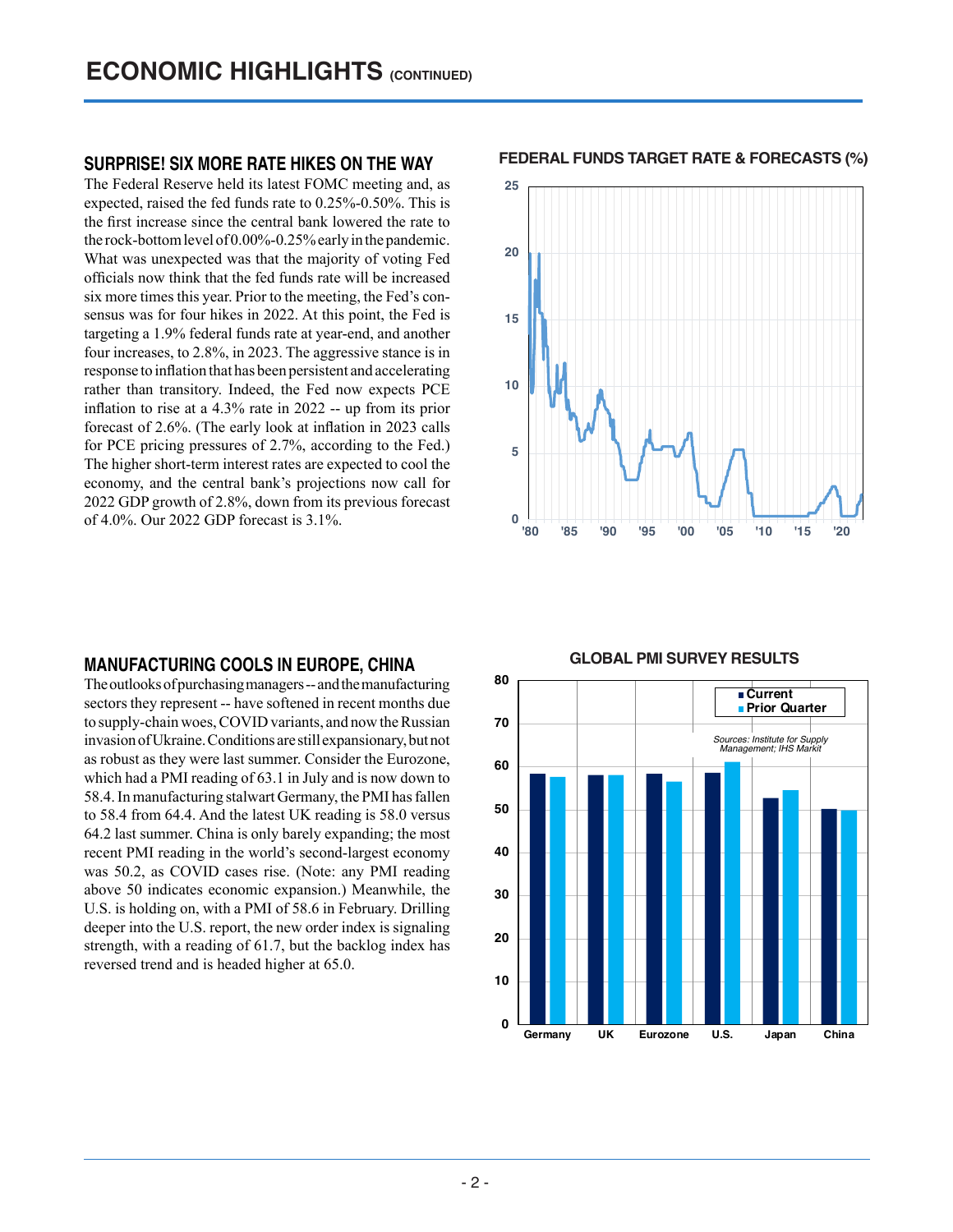## **ARGUS ADJUSTS SECTOR RATINGS**

We adjusted our recommended sector allocations in March. The following reflects our guidance for the calendar second quarter of 2022. We have raised our rating on the Energy sector to Over-Weight from Market-Weight, and have lowered our rating on the Technology sector to Market-Weight from Over-Weight. We have also lowered our rating on the Communication Services sector to Under-Weight from Market-Weight and have raised our rating on the Utility sector to Market-Weight from Under-Weight. The rebalancing process takes place four times a year, early in the months of March, June, September, and December. Our current Over-Weight sectors are Basic Materials, Energy, Financial Services, Healthcare, and Industrials. Our current Market-Weight sectors are Consumer Discretionary, Technology, Real Estate, and Utilities. Our Under-Weight sectors are Communication Services and Consumer Staples. Argus suggests that advisors and investors leverage this consistent and comprehensive process to tweak weightings within balanced equity portfolios.

## **MORE VOLATILITY IN CRYPTO MARKETS**

The approximately \$2.0 trillion cryptocurrency market (Bitcoin, Dogecoin, Ethereum, etc.) has been under pressure amid high volatility and a risk-off move in the financial markets. For consumers, cryptocurrency can cut out the intermediary in a transaction of value. That said, we think that crypto volatility is currently too high to consider paying for a tank of gas (or even a Tesla) with Bitcoin. For traders, the ups and downs of cryptocurrencies are a major opportunity -- as long as they are on the right side of Elon Musk's tweets or rapidly changing Chinese regulations. For investors, the main question is how far crypto is from becoming a mainstream security? We estimate that global equity market capitalization is approximately \$110 trillion. Gold is about \$10 trillion. For crypto to make it onto the radar for most investment managers' asset-allocation models, we would expect to see it approximately triple in value to \$5-\$6 trillion. Then it could account for 2%-3% of total portfolio assets and could be used as a growth alternative. By then, there could also be more uses for, and regulations to define, the asset class, and more fundamentals to support valuation.

**30** Low-Weight Current-Weight (Market) **25** Current-Weight (Over) Current-Weight (Under) **High-Weight 20 15 10 5 0 IT HC Cons <sup>D</sup> Fin Com Svc Indus Cons St Energy Bas Mat Util RE**

### **SECTOR WEIGHTS (% OF S&P 500) SECTOR WEIGHTS (% of S&P 500)**

 **- 10,000 20,000 30,000 40,000 50,000 60,000 70,000 '16 '17 '18 '19 '20 '21**

## **BITCOIN PRICE TRENDS (USD) BITCOIN PRICE TRENDS (USD)**